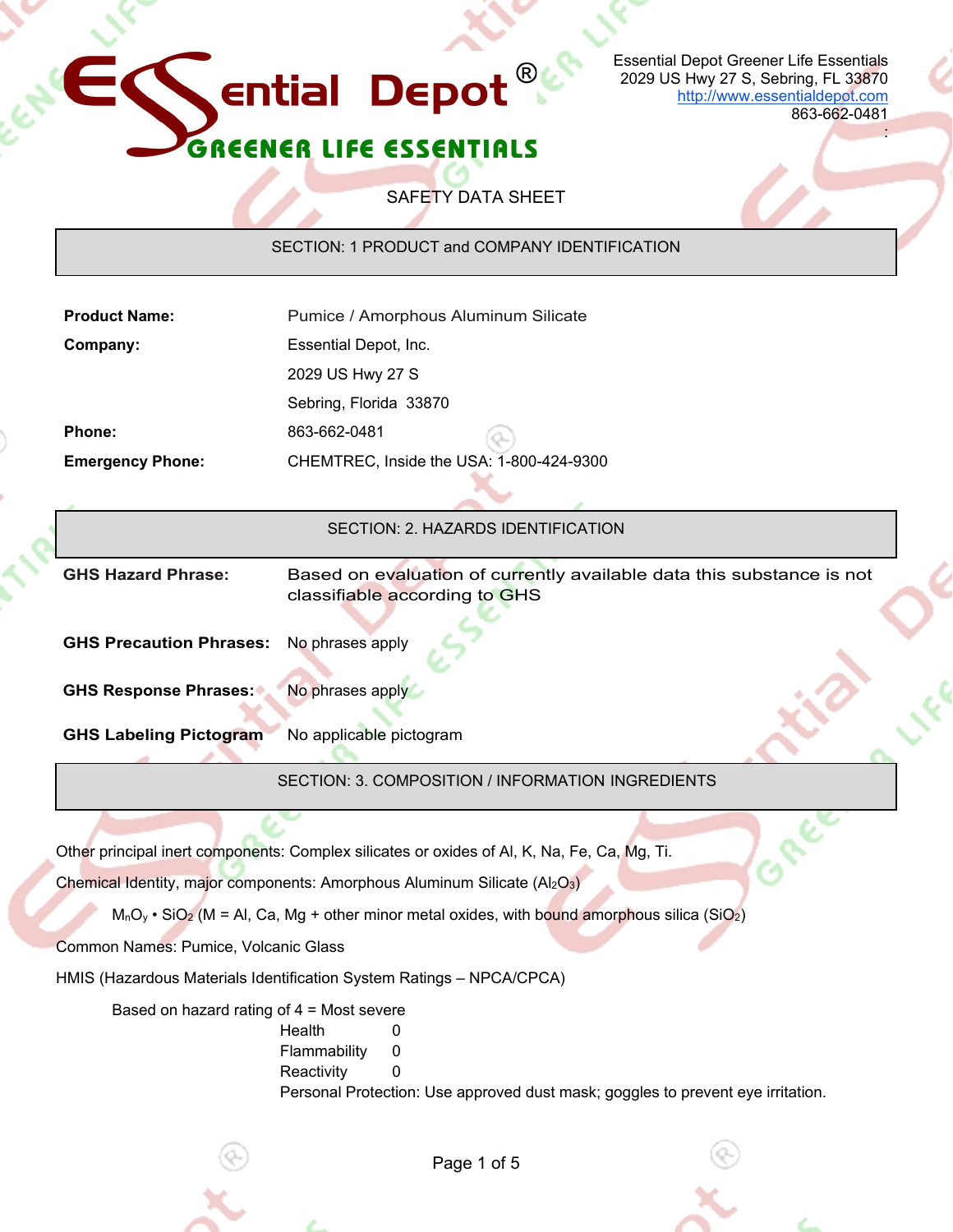

| Page 2 of 5 |
|-------------|
|             |

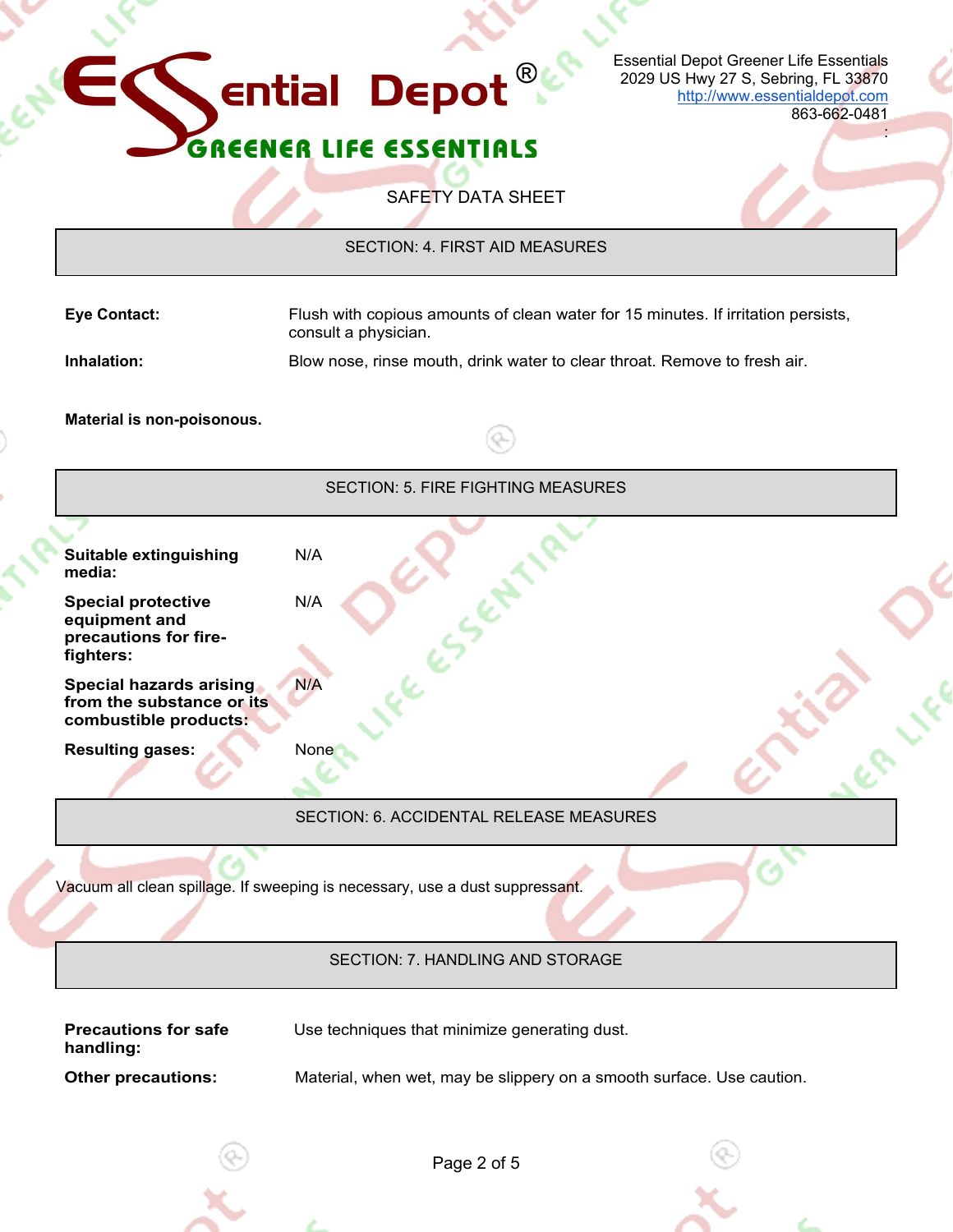

**Ential Depot** 

Essential Depot Greener Life Essentials 2029 US Hwy 27 S, Sebring, FL 33870 http://www.essentialdepot.com

863-662-0481

Concepter

:

SAFETY DATA SHEET

 $^\circledR$ 

SECTION: 8. EXPOSURE CONTROLS AND PERSONAL PROTECTION

Eyes: **Exercise Exercise Exercise Source Exercise Consumersed.** 

**Skin:** Gloves not required

**Respiratory:** Use an approved dust mask, such as a particulate filter respirator.

| Ventilation | Local Exhaust: Recommended                          | Special Other:                                                                        |
|-------------|-----------------------------------------------------|---------------------------------------------------------------------------------------|
|             | Mechanical (General): Sweep<br>or vacuum all spills | Use filter-equipped vacuum to<br>remove dust: Do Not blow off with<br>compressed air. |

**Work / Hygienic Practices:** 

**Other: Protective clothing or equipment not required.** 

Avoid vigorous shaking of bags. Clean clothes with vacuum hose, not by blowing off.

# SECTION: 9. PHYSICAL AND CHEMICAL PROPERTIES

| Appearance:                                       | Off-White Powder |
|---------------------------------------------------|------------------|
| Odor:                                             | No odor          |
| Solubility(ies):                                  | Negligible       |
| <b>Boiling Point:</b>                             | N/A              |
| Vapor Pressure (mm Hg):                           | N/A              |
| <b>Vapor Density (Air=1):</b>                     | N/A              |
| <b>Specific Gravity:</b>                          | 2.35             |
| <b>Melting Point:</b>                             | N/A              |
| <b>Evaporation Rate (Butyl</b><br>Acetate = $1$ : | N/A              |
| :bH                                               | 7.2              |

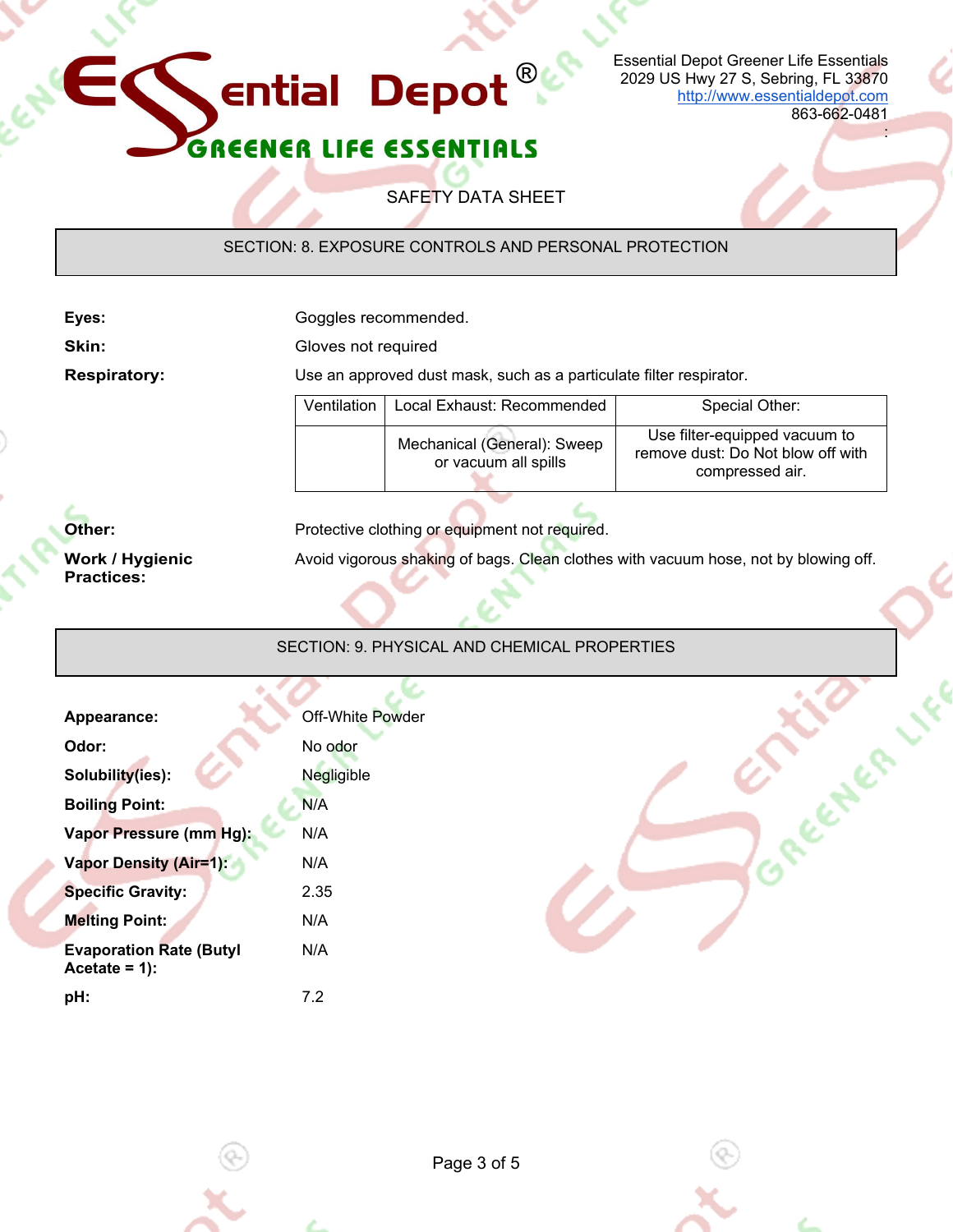## Essential Depot Greener Life Essentials 2029 US Hwy 27 S, Sebring, FL 33870 http://www.essentialdepot.com

863-662-0481

:

### ER LIFE ESSENTIALS GREE

**Ential Depot** 

SAFETY DATA SHEET

 $^{\circledR}$ 

# SECTION: 10. STABILITY AND REACTIVITY

| Stability | Unstable         | <b>Conditions to Avoid</b> |
|-----------|------------------|----------------------------|
|           | Stable<br>$\sim$ | No special precautions     |

**Incompatible materials:** No Incompatibility. (Reacts with hydrofluoric acid: Soluble in HF)

May react with hydrofluoric acid to form toxic silicon tetra-flouride gas.

**Hazardous decomposition products:**

| Hazardous Polymerization | May Occur             | Conditions to Avoid   |
|--------------------------|-----------------------|-----------------------|
|                          | <b>Will Not Occur</b> | No special conditions |

# SECTION: 11. TOXICOLOGICAL INFORMATION

| <b>Classified as Nuisance Dust only.</b> |                                                    |                                                                                                                                                     |  |  |
|------------------------------------------|----------------------------------------------------|-----------------------------------------------------------------------------------------------------------------------------------------------------|--|--|
|                                          | <b>Route(s) of Entry:</b>                          |                                                                                                                                                     |  |  |
|                                          | Inhalation<br><b>Skin</b><br>Ingestion             | Yes<br>No.<br>Non-Hazardous                                                                                                                         |  |  |
|                                          | <b>Carcinogenicity:</b>                            |                                                                                                                                                     |  |  |
|                                          | NTP?<br>IARC Monographs?<br><b>OSHA Regulated?</b> | No.<br>Vol. 68 (1997)<br>No                                                                                                                         |  |  |
|                                          | <b>Silica-Group 3</b>                              | Not classifiable as to carcinogenicity to humans.                                                                                                   |  |  |
|                                          | <b>Signs and Symptoms of</b><br>Exposure:          | In extreme exposures, some congestion may occur.                                                                                                    |  |  |
|                                          | <b>Acute health effects:</b>                       | Transitory upper respiratory irritant.                                                                                                              |  |  |
|                                          | <b>Chronic health effects:</b>                     | Inhalation of high levels of any nuisance dust over long periods of time may<br>cause lungs to be more vulnerable to pneumoconiosis (lung disease). |  |  |